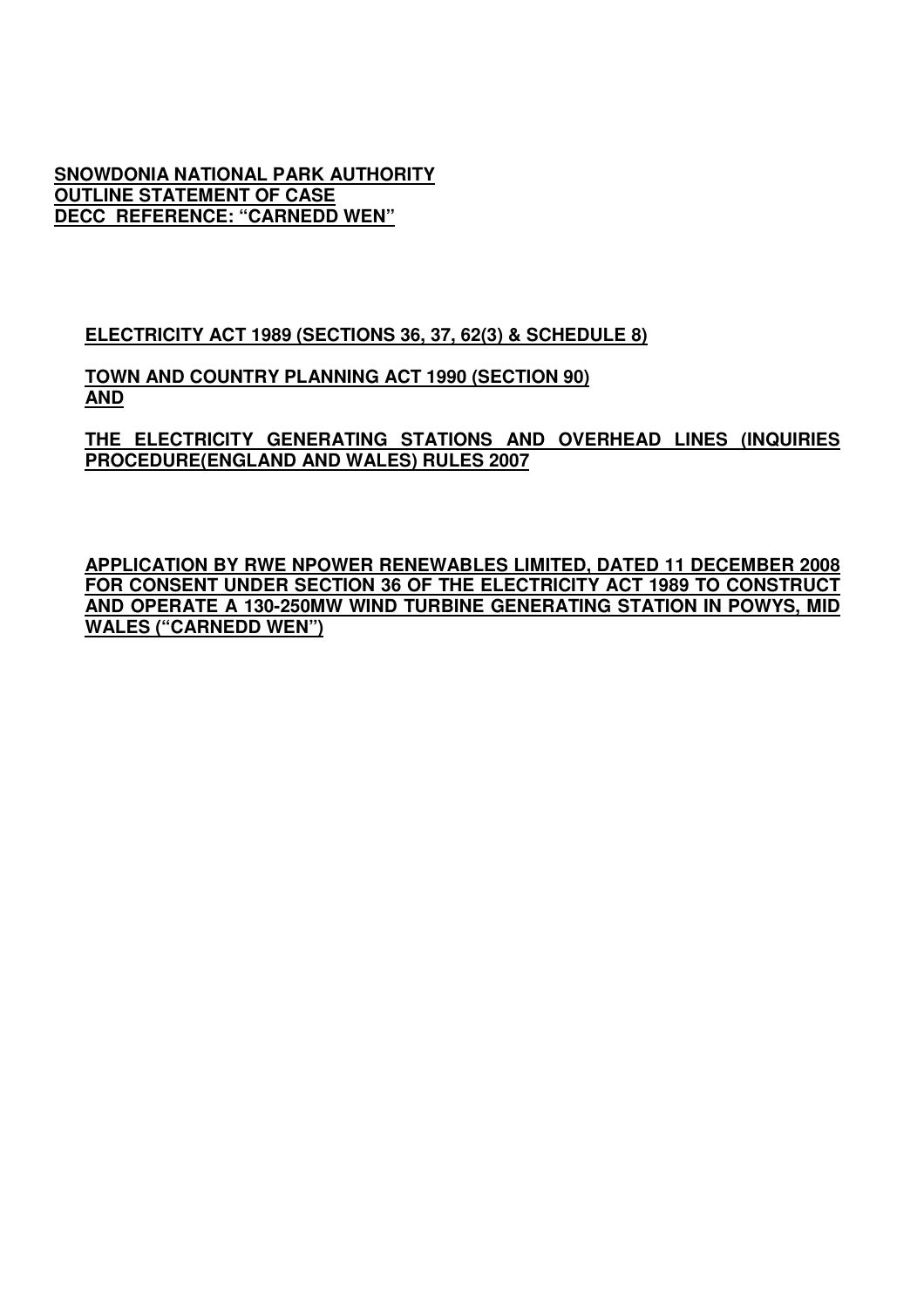#### **Snowdonia National Park Authority Outline Statement of Case**

#### **Background to the Application**

The most recent proposal at Carnedd Wen is for the construction and operation of 50 wind turbines, each with a maximum height of 137 metres to blade tip. Additional works include crane pads, anemometer masts, construction compounds, new and upgraded roads, an electricity cable circuit and substation, along with six borrow pits. The application also includes the felling of over 1,700 hectares of commercial forestry to accommodate the windfarm and the implementation of the proposed Habitat Management Plan. The windfarm would be operational for 25 years, at the end of which it would be decommissioned. The Applicant has committed to undertake habitat management for 50 years.

The site is located within Strategic Search Area (SSA) B, as identified by Technical Advice Note (TAN) 8. This particular SSA is located close to the southern boundary of the Snowdonia National Park and the National Park Authority expressed its concern regarding the proximity, not only of this SSA, but also of the proximity of SSAs A and D in its response to the consultation on the draft of TAN 8 in November 2004.

The Carnedd Wen windfarm is contiguous with the proposed Llanbrynmair windfarm (also considered by this Public Inquiry) which would comprise of 30 turbines, each with a maximum height of 126.5m to blade tip. There are also other applications for windfarms within the SSA, some of which will be determined by Powys County Council as Local Planning Authority, whilst others will be determined by the Secretary of State for Energy and Climate Change following applications to the Major Infrastructure Unit of the Planning Inspectorate.

The Snowdonia National Park Authority (SNPA) formally objected to the Carnedd Wen proposal in a consultation response letter sent to the Department of Energy and Climate Change on 20<sup>th</sup> January 2010. Subsequent to this objection, the developer amended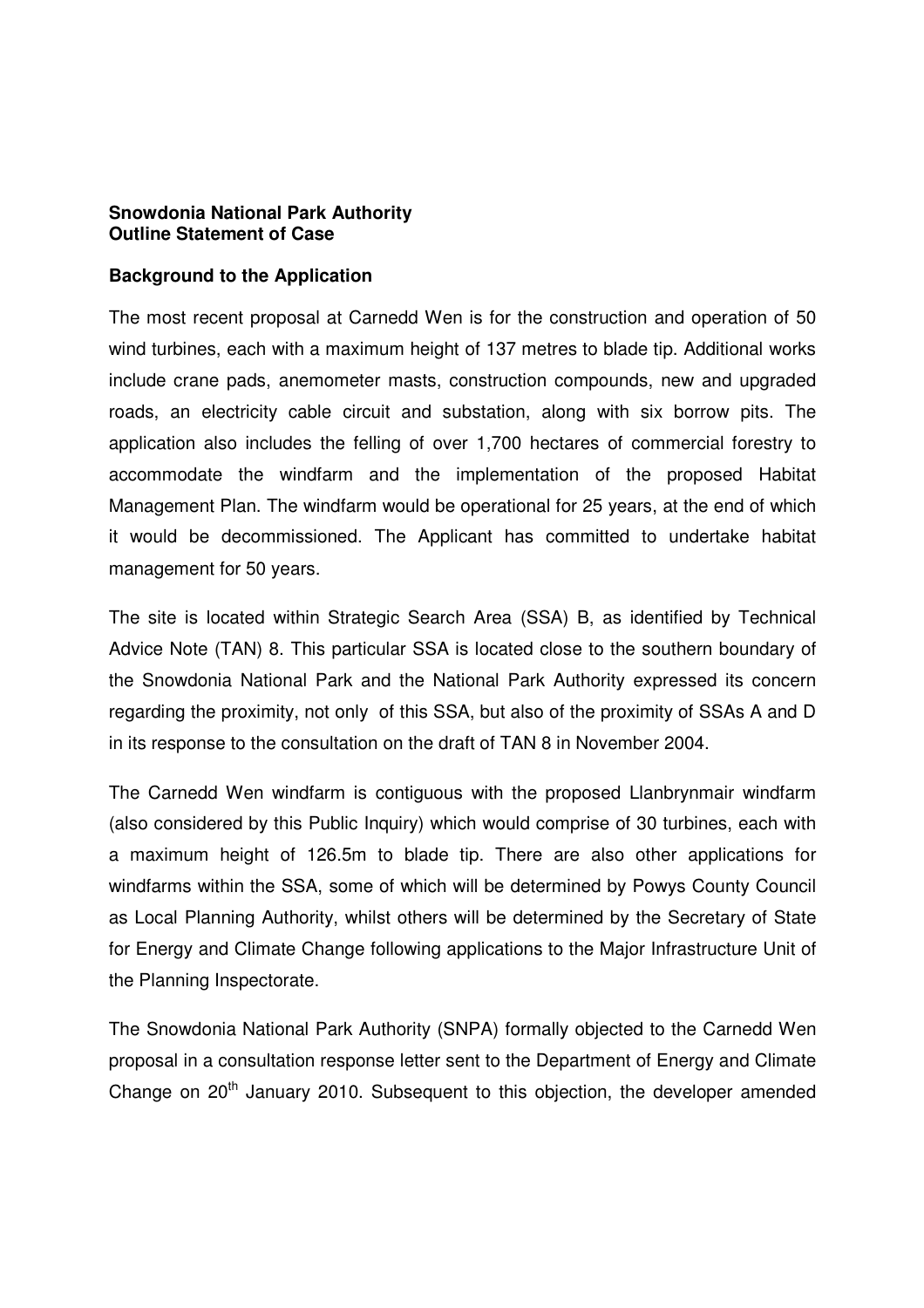the application, which including the removal of a number of turbines closest to the National Park boundary and provided Supplementary Environmental Information (SEI). SNPA maintained its objection to the proposals in a letter dated  $7<sup>th</sup>$  November 2011.

Powys County Council also resolved to object to the proposal – one of the reasons referred to is the impact on the National Park:

8. The unacceptable landscape and visual impact of the applications including the detrimental effect on tourism and other economic factors both for Powys and the Snowdonia National Park.

The Countryside Council for Wales has also objected to the Carnedd Wen proposal, one of the grounds being the unacceptable impact on the National Park.

# **The Snowdonia National Park Authority**

The Snowdonia National Park was established in 1951 following the National Parks and Access to the Countryside Act (1949). The Environment Act (1995) re-stated national park purposes as being;

to conserve and enhance the natural beauty, wildlife and cultural heritage of the area;

to promote opportunities for the understanding and enjoyment of the special qualities of the Park by the public;

It is a long established principle (the Sandford Principle) to give primacy to the first purpose where there is irreconcilable conflict between the two.

Section 62 of the Environment Act 1995, places a duty on "relevant agencies" (which for the purpose of this provision means any Minister of the Crown; any public body; any statutory undertaker; or any person holding public office) to have regard to National Park purposes in carrying out their activities, whether those activities lie within or outside the designated areas.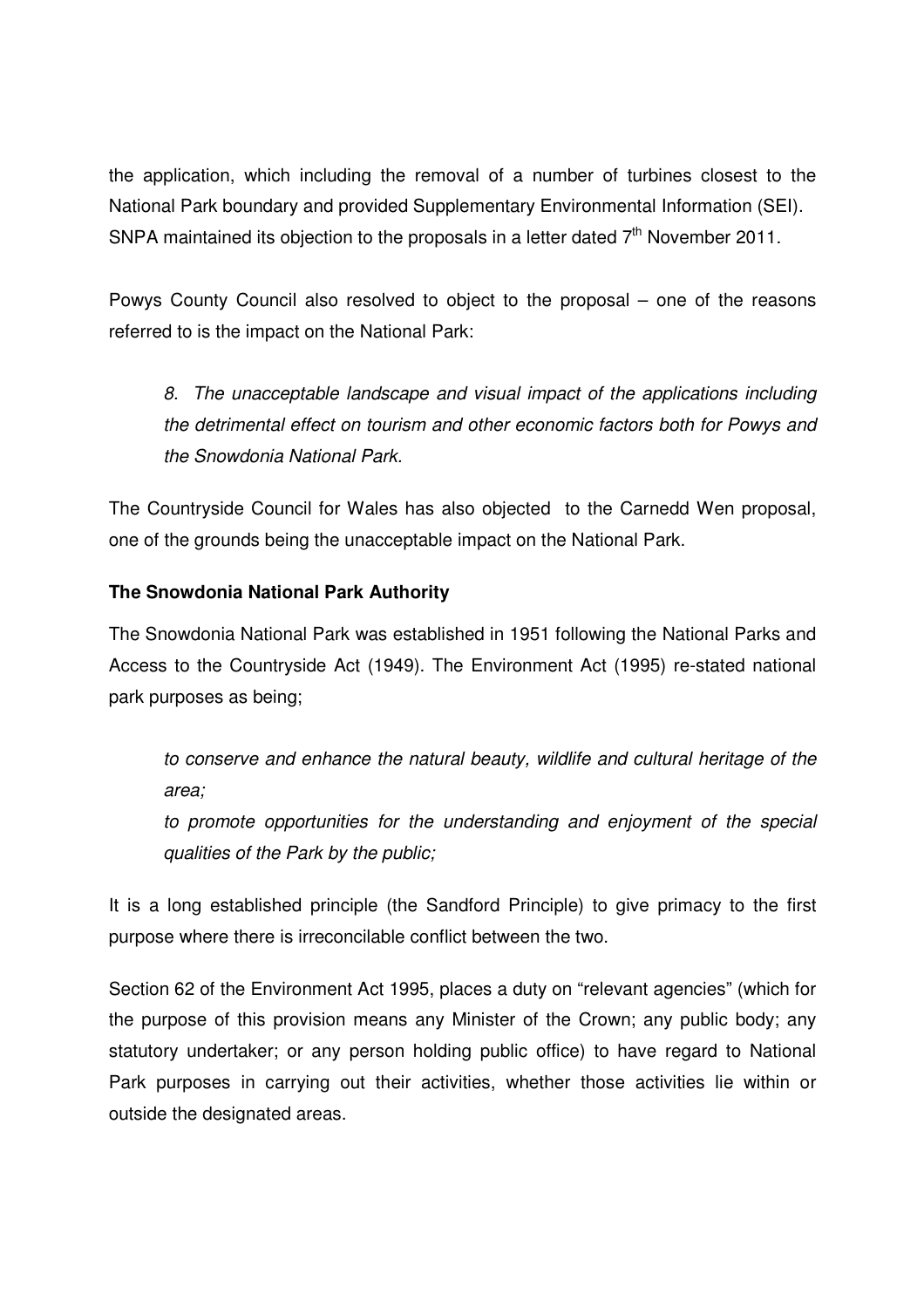The Snowdonia National Park takes its name from Snowdon which, at 1085m (3,560 feet), is the highest peak in Wales. The Snowdonia National Park has a rich and varied landscape and townscape. Snowdonia has some 60km of coastline, extensive areas of woodland and over 96,000 hectares of moorland. Whilst the landform of Snowdonia has been formed over millions of years, it is since the end of the last Ice Age, 10,000 years ago, that the interaction between people and nature has shaped the present day landscapes of the National Park, and as a result there are strong cultural associations between people and place. The traditional rural character of settlements is distinct within the National Park and forms part of its historic landscape character.

Snowdonia is very rich in terms of biodiversity, a feature which, along with its outstanding landscapes is integral to its National Park status. There are 15 Special Areas of Conservation and three Ramsar sites located within or partly within Snowdonia. There are also 107 Sites of Special Scientific Interest and 21 National Nature Reserves as well as the Dyfi Estuary which is UNESCO World Biosphere Site.

The area's rivers, lakes, sea and woodlands as well as the mountain biking, white water and mountaineering centres, provide a wealth of opportunities for outdoor recreation. There are 2,742 km of public rights of way within the National Park and 84,697 hectares of land defined as open country under the Countryside and Rights of Way Act 2000.

In this protected landscape of national importance there are special attributes, or qualities which define the area and make it unique. Both the National Park Management Plan and Local Development Plan, adopted in 2009 and 2011 respectively, list those special qualities which make Snowdonia unique:

• The diversity of high quality landscapes and coastal areas within a small geographic area – ranging from coast to rolling uplands to the rugged mountains for which Snowdonia is famed.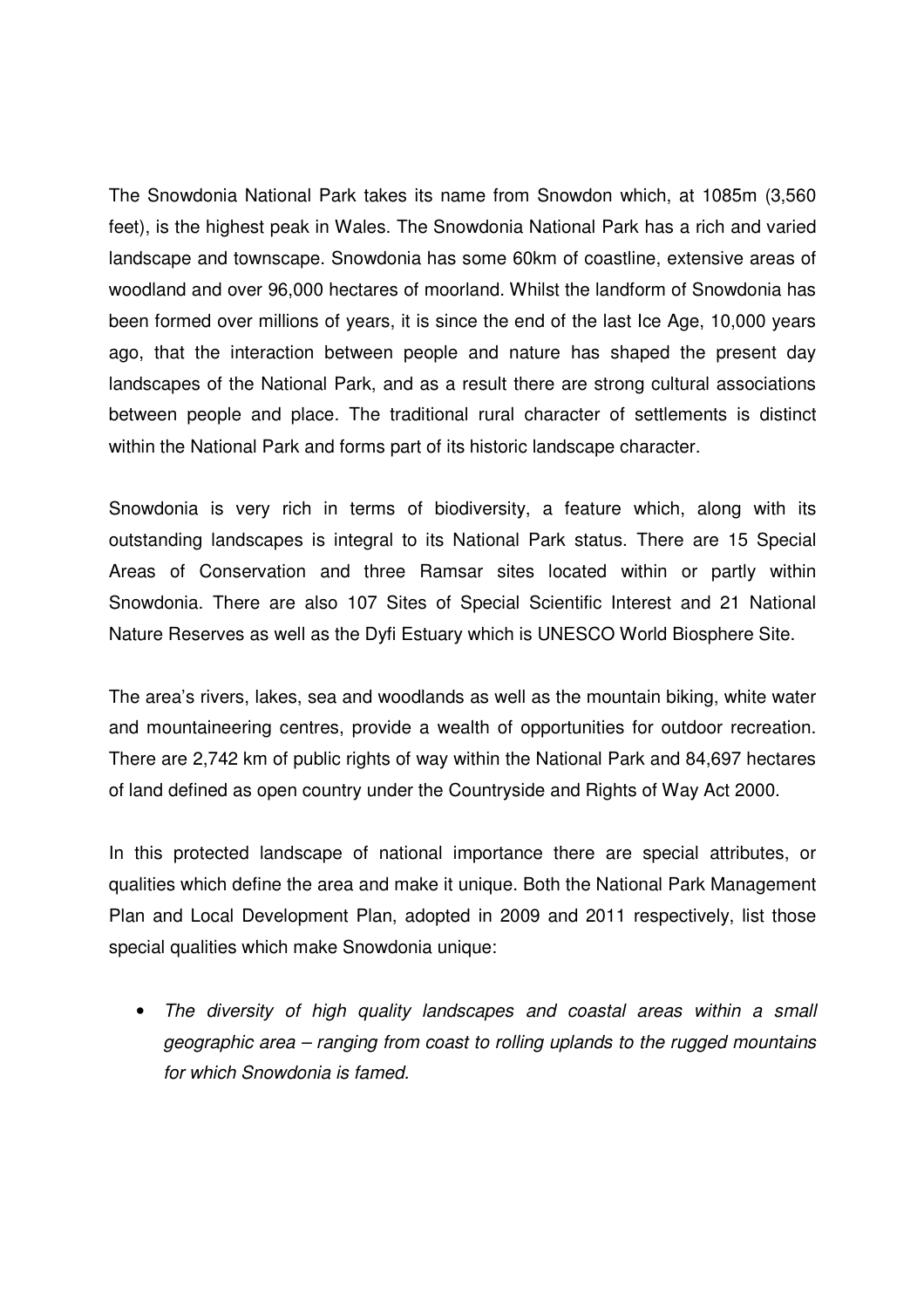- The robust sense of community cohesion, belonging and vibrancy which combine to give a strong 'sense of place'
- Continuing vibrancy of the Welsh language as the primary language in social and professional environments. This aspect is evident in local place names that reflect the area's cultural heritage.
- An area which has inspired some of the nation's most notable culture, folklore, art, literature and music, which continues to inspire to the present day.
- The opportunity for people to understand and enjoy the National Park actively, whilst maintaining areas of tranquillity and solitude, thus promoting aspects of health and wellbeing.
- Landscapes and townscapes which chart human impact over centuries, from Neolithic times to the present day. This is evident in archaeological remains, place and field names, oral and written history and present day land management practices. Its architectural heritage is reflected in the density of Listed Buildings and the wider historic environment.
- Complex, varied and renowned geology, vital in influencing the disciplines of geology and geography internationally.
- Varied biodiversity reflecting Snowdonia's landscapes, geology, land management practices and climate. Some notable species and habitats are of national and international significance, for example species which are remnants of the last ice age, providing a glimpse of semi-Arctic habitats. Snowdonia is the most southerly point in the UK for many such species.
- Extensive opportunities for recreation, leisure and learning for people of all ages and ability combined with areas of tranquility.

It is the SNPA's aim to protect these "special qualities" from inappropriate development and one of the mechanisms to do this is the policy framework set out in the adopted Eryri Local Development Plan (ELDP). The SNPA's evidence will include reference to the relevant policies.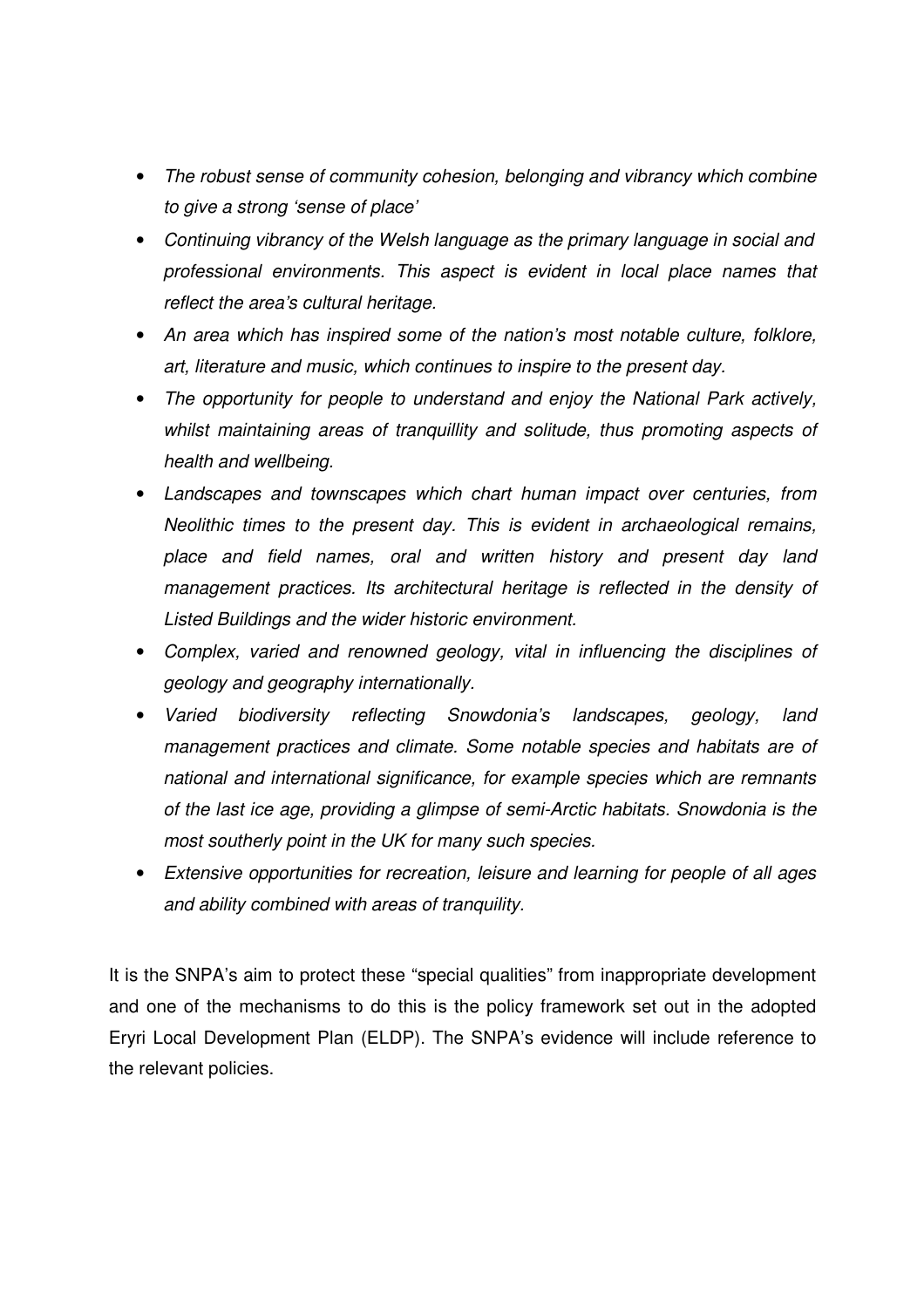The SNPA is primarily concerned about the landscape and visual impacts of the proposal on a nationally designated area. National Parks must be afforded the highest status of protection from inappropriate developments.

The Carnedd Wen proposed windfarm site occupies part of the north-west extremity of SSA B and the application boundary and nearest turbines are within 0.2km and 2.7km of the National Park boundary, respectively. It therefore occupies a very sensitive part of the SSA with considerable potential to have significant impacts on the landscape of the National Park.

In January 2010, the SNPA formally objected to the windfarm proposal on the basis of its impact on the National Park. Many of the turbines would have been prominent in views from the higher ground within Snowdonia National Park and some turbines would have been visually intrusive from lower ground viewpoints within Cwm Dugoed and Cwm Cewydd, including along the main A458 road, an important gateway to the National Park for travellers from eastern Mid Wales and the Midlands of England. The SNPA acknowledged the applicant's subsequent removal of nine of the most prominent turbines, but considered these changes would have little impact on reducing the overall effects of the proposed development on the landscape and visual amenity of the Park. These effects would be most evident at higher elevations within the National Park, where there is still likely to be a significant impact on tranquillity and other special qualities. Furthermore, there would be the scheme's cumulative visual impact and influence upon landscape character when combined with other existing and proposed windfarms within SSA B. In addition, there would be adverse landscape and visual impacts on areas very close to the National Park boundary, arising from the proposed modifications to the existing forestry access track to accommodate the large vehicles used in constructing the wind farm.

The scheme as amended is therefore still considered likely to conflict with the stated aims of the ELDP, and undermines national planning policy to maintain the quality and integrity of the landscape of the National Park. As well as being contrary to national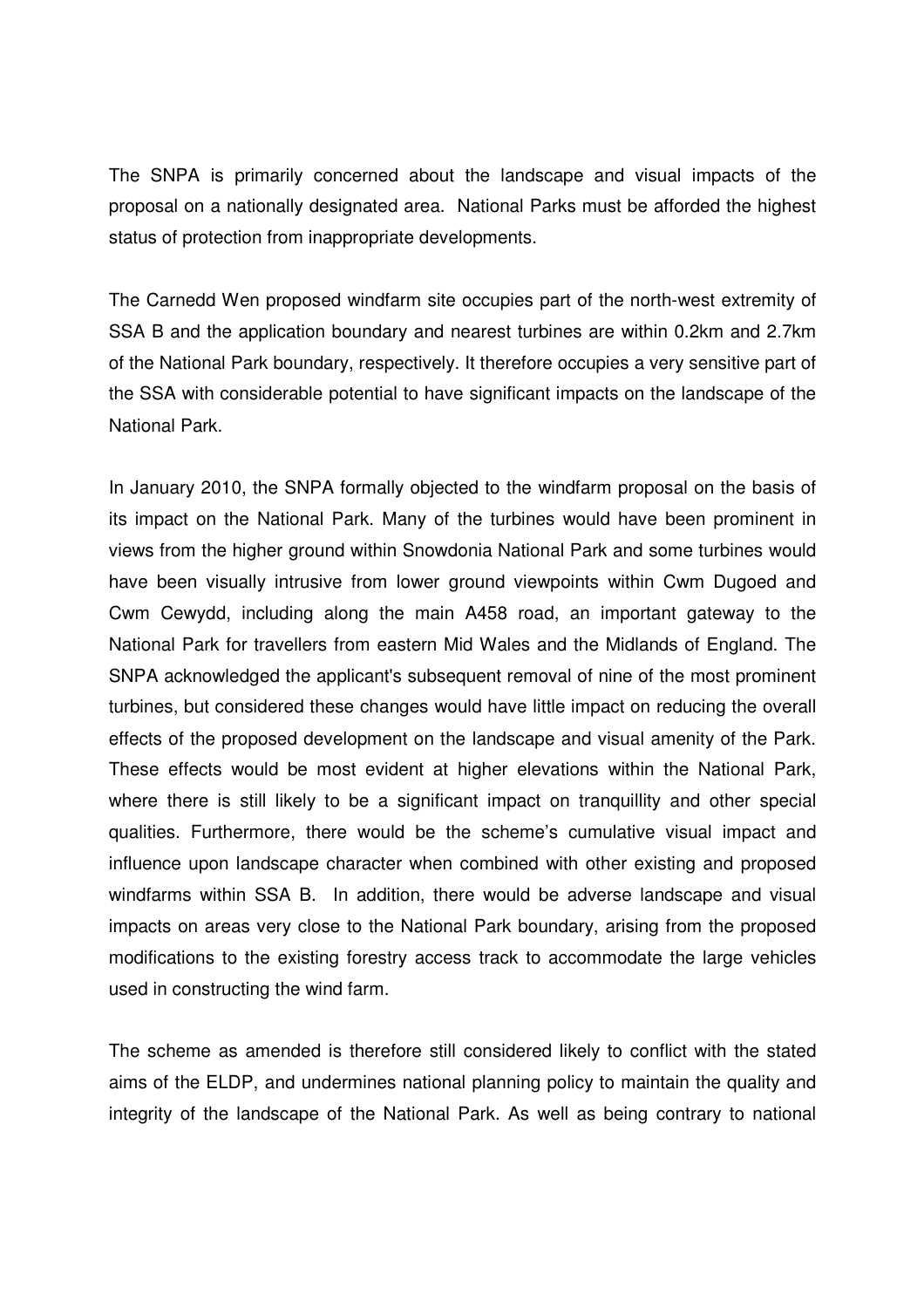policies it is the Authority's contention that this proposal is also contrary to policies set out in Powys County Council's UDP adopted in March 2010.

It is the SNPA's contention that the Carnedd Wen proposal because of its large scale, proximity to the National Park boundary and cumulative effects with other windfarm proposals in the vicinity, would have unacceptable adverse direct and indirect impact not only on its landscapes and setting, but also its special qualities. It is for this reason that the Authority maintained its objection in November 2011.

The SNPA will furthermore provide evidence that the setting of national parks may be a material planning consideration in respect of windfarm developments outwith their boundaries.

# **Planning Policy Considerations**

In addition to the documents referred to above the SNPA may make reference in its evidence to some or all of the following policy and other documents. This list may be added to as inquiry preparation progresses:

- Snowdonia National Park Local Development Plan, Adopted, July 2011;
- Overarching National Policy Statement for Energy (EN-1), Department of Energy and Climate Change, July 2011;
- Powys Unitary Development Plan, Adopted, March 2010.

# **National Guidance**

SNPA may make reference to the following sections of Planning Policy Wales (Edition 5, November 2012):

- Chapter 4 Planning for Sustainability;
- Chapter 5 Conserving and Improving Natural Heritage and the Coast;
- Ministerial Interim Planning Statement 01/2005: Planning For Renewable Energy; July 2005;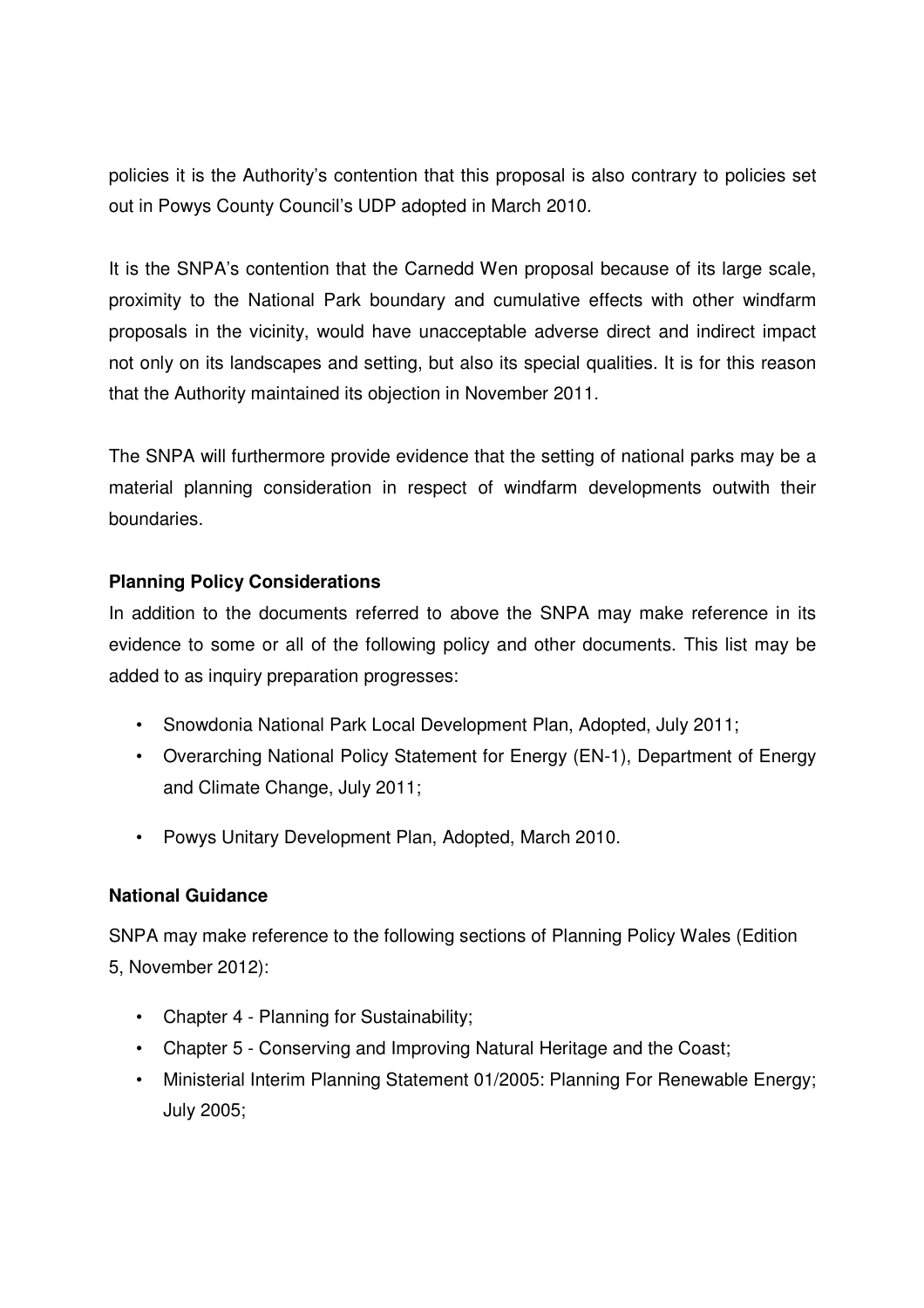- A Low Carbon Transition, March 2012;
- A Low Carbon Revolution: The Welsh Assembly Government Energy Policy Statement 2010.

#### **Technical Advice Notes that SNPA may refer to include:**

• Technical Advice Note (TAN) 8: Planning for Renewable Energy; July 2005.

# **Supporting strategies, guidance and reports that SNPA may refer to include:**

- Snowdonia National Park Management Plan, 2010-2015;
- Snowdonia National Park Authority Supplementary Planning Guidance on Landscape Character (in preparation);
- Written Statement Planning For Renewable Energy in Wales, June 2011;
- Letter to planning authorities from Minister for Environment and Sustainable Development, John Griffiths, July 2011;
- Guidelines for Landscape and Visual Impact Assessment; The Landscape Institute and Institute of Environmental Management and Assessment; 2nd Edition, 2002 (and 3rd Edition 2013, in preparation);
- Assessing the Cumulative Impact of Onshore Wind Energy Developments, Scottish Natural Heritage; March 2012;
- Siting and Designing Windfarms in the Landscape; Version 1, December 2009; Scottish Natural Heritage;
- Topic Paper 6: Techniques and Criteria for Judging Capacity and Sensitivity (SNH and the Countryside Agency 2006);
- Landscape Character Assessment Guidance for England and Scotland (2002) (and 2013, in preparation)
- Powys Landscape Character Assessment (2007); CCW and Powys County Council;
- Guidelines for the Assessment of Indirect and Cumulative Impacts as well as Impact Interactions; European Commission, May 1999.